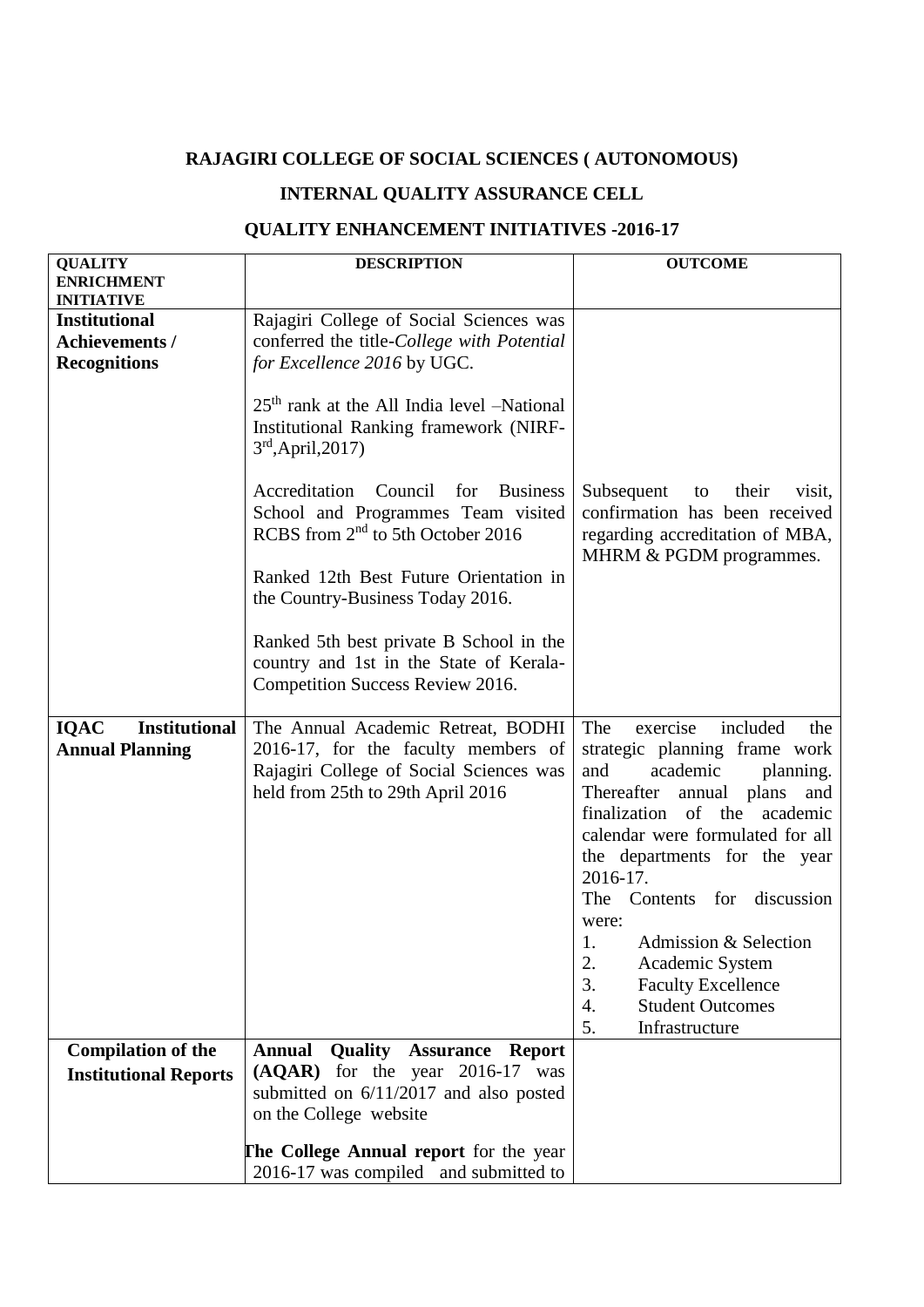|                                                         | the College Management. The report was<br>presented at Graduation Ceremony.                                                                                                                                                                            |                                                              |
|---------------------------------------------------------|--------------------------------------------------------------------------------------------------------------------------------------------------------------------------------------------------------------------------------------------------------|--------------------------------------------------------------|
|                                                         | <b>IQAC Annual Report</b> for the year 2016-<br>2017 was prepared and presented at the<br>IQAC meeting held in July, 2017 and<br>posted on the Institutional Website.                                                                                  |                                                              |
|                                                         | <b>Rajagiri High Lights-The Quarterly</b><br>News Bulletin was brought out in all the<br>four quarters from July, 2016 to<br>June, 2017                                                                                                                |                                                              |
| <b>Preparation of</b><br><b>Student Handbooks &amp;</b> | IQAC is been assigned the responsibility<br>of bringing out the following handbooks                                                                                                                                                                    | Handbooks<br>Student<br>and<br>Academic Calendar for the     |
| <b>Guidelines</b>                                       | annually-                                                                                                                                                                                                                                              | Calendar Year 2016-17 was                                    |
|                                                         | Handbooks<br>Student<br>Academic<br>and                                                                                                                                                                                                                | printed and distributed to the<br>students                   |
|                                                         | Calendar for the Calendar Year                                                                                                                                                                                                                         | Guidelines<br>Student<br>Hand                                |
|                                                         | <b>Student Guidelines Hand book</b>                                                                                                                                                                                                                    | book<br>printed<br>were<br>and                               |
|                                                         |                                                                                                                                                                                                                                                        | distributed to all the students                              |
| <b>Faculty Quality</b><br><b>Enrichment Initiatives</b> |                                                                                                                                                                                                                                                        |                                                              |
| <b>Faculty Development</b>                              |                                                                                                                                                                                                                                                        | 9 faculty development<br>programme conducted                 |
| Programmes (FDPs)                                       |                                                                                                                                                                                                                                                        |                                                              |
| <b>Student Quality</b>                                  | The HR Panel Discussion in association<br>with NHRDN on the topic 'Emerging                                                                                                                                                                            |                                                              |
| <b>Promotional</b><br><b>Initiatives</b>                | People Challenges & Opportunities in                                                                                                                                                                                                                   |                                                              |
|                                                         | New India' was held on January 16, 2016.                                                                                                                                                                                                               |                                                              |
|                                                         | An initiative under the aegis of The<br>Economic<br>Times<br>for<br>the<br>student<br>fraternity across South India, organised<br>ET Quiz on February 16, 2016 at RBS                                                                                  |                                                              |
|                                                         | auditorium.<br>The MCA 3rd semester students had a<br>day Personality Development<br>Five<br>programme "Turning Point" from 27th<br>to 31st July 2016 Dr. Thomas George<br>from Lead College of Management,<br>Palakkad was the chief resource person. |                                                              |
| <b>Promotion Of</b>                                     | Panel Discussion on 'Innovation Driven                                                                                                                                                                                                                 | Mr. Vivek C, an alumnus of                                   |
| <b>Entrepreneurial Skills</b>                           | <i>Entrepreneurship'</i> organized by the<br>Operations Domain of Rajagiri Centre                                                                                                                                                                      | Rajagiri Business School,<br><b>CEO</b><br>Co-founder<br>and |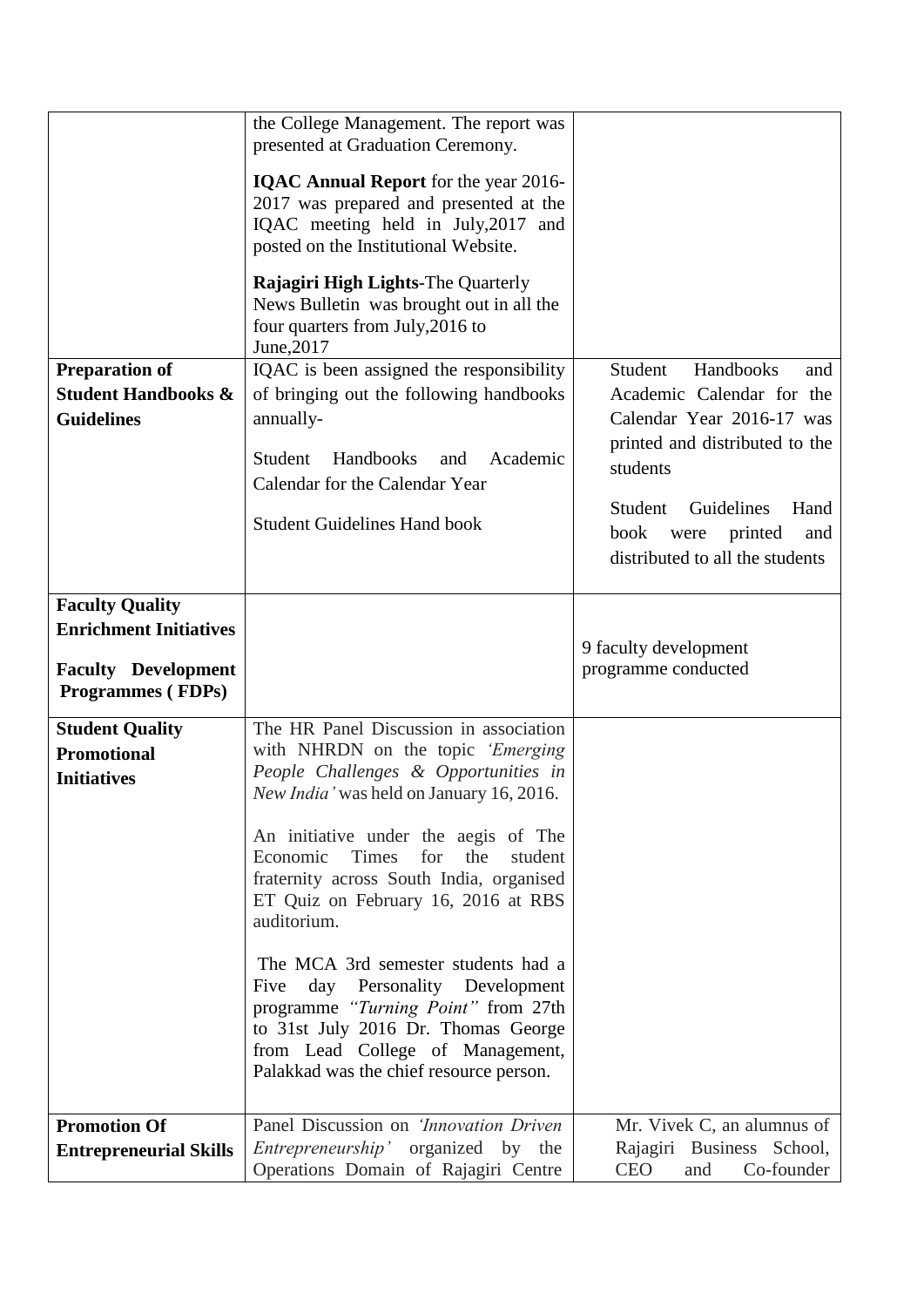| in Students                  | for Business Studies was held on March                                   | Consulting<br><b>Bizessence</b>                                      |
|------------------------------|--------------------------------------------------------------------------|----------------------------------------------------------------------|
|                              | 4, 2016.                                                                 | Services one of the resource                                         |
|                              |                                                                          | persons.                                                             |
|                              | Chamber of Commerce<br>Kerala<br>$\&$                                    |                                                                      |
|                              | Industry organized an entrepreneurship                                   |                                                                      |
|                              | enrichment session on 30th June 2016                                     |                                                                      |
|                              | Dr. Mary Venus Joseph, US Fulbright                                      |                                                                      |
|                              | Scholar 2012 was granted the 2015-16                                     |                                                                      |
|                              | United States-India Educational<br>The                                   |                                                                      |
|                              | Foundation (USIEF) Alumni Award                                          |                                                                      |
|                              | Grant. As part of the above grant, a series                              |                                                                      |
|                              | of workshops were held for BSW 3rd                                       |                                                                      |
|                              | year students was held during June-                                      |                                                                      |
|                              | August, 2016.                                                            |                                                                      |
| <b>Best/Unique Practices</b> | Samavartanam, 2016-The Graduation                                        |                                                                      |
| of The College               | ceremony of MSW, MCA, MBA,                                               |                                                                      |
|                              | MHRM, MLISC, BLISC, BSW<br>and<br>PGDCSW students was held on May 28,    |                                                                      |
|                              | 2016.                                                                    |                                                                      |
|                              |                                                                          |                                                                      |
|                              | The<br>initiation<br>ceremony,                                           |                                                                      |
|                              | Deeksharambham - 2016 was organized                                      |                                                                      |
|                              | on Monday, 13th June 2016.                                               |                                                                      |
|                              | <b>DYUTI 2016-National Conference on</b>                                 |                                                                      |
|                              | Corporate Social Responsibility<br>and                                   |                                                                      |
|                              | Children-6th & 7th January-2016                                          |                                                                      |
|                              |                                                                          |                                                                      |
|                              |                                                                          |                                                                      |
|                              | The Grand Finale of the seventh edition                                  | 894 teams from the Student and                                       |
|                              | of Rajagiri National Business Quiz was                                   | the<br>Corporate<br>category                                         |
|                              | held on October 24, 2016 at the RCBS<br>Campus. Mr. Mitesh Agarwal, Vice | participated. Hrishikesh Varma<br>& Venkatesh Srinivasan $-$ Nexus   |
|                              | President Sales &CTO, Oracle India was                                   | Consulting (Bangalore) were the                                      |
|                              | the Quiz Master.                                                         | grand prize winners in the                                           |
|                              |                                                                          | Corporate category.                                                  |
|                              |                                                                          |                                                                      |
|                              |                                                                          |                                                                      |
|                              | Rajagiri in Pursuit of Excellence                                        | Leading journalist, author and                                       |
|                              | Lecture 2016 was hosted at RBS                                           | Rajya Sabha MP, Mr. M.J.                                             |
|                              | auditorium on 29th June 2016 at 8 p.m.                                   | Akbar was the speaker. The topic<br>for the session was 'Nation $\&$ |
|                              |                                                                          | Nationalism'.                                                        |
|                              | Rajagiri- St. Chavara Endowment                                          |                                                                      |
|                              | Lecture - A session by Padma Vibhushan                                   |                                                                      |
|                              | Sadhguru Jaggi Vasudev on the topic                                      |                                                                      |
|                              | "Youth and Truth" was organized on                                       |                                                                      |
|                              | Friday, 10th of March.                                                   |                                                                      |
|                              |                                                                          |                                                                      |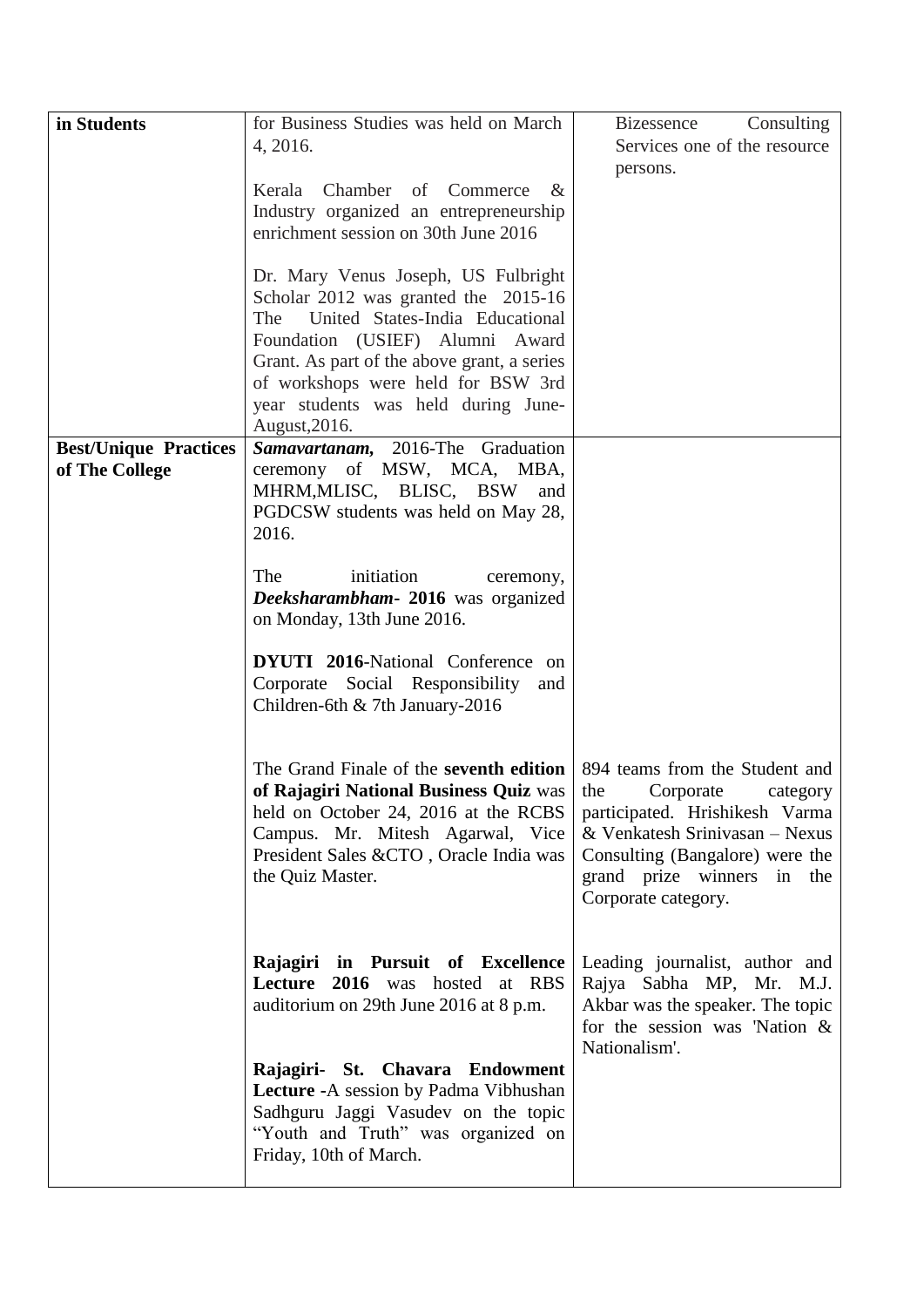|                                                                                                   | Rajagiri Business League 2017 (RBL),<br>the grand basketball competition was<br>held at the campus on February 3-<br>4,2017.Team<br>Rajagiri Centre for Business Studies<br>conducted its two day <b>INFLORE</b> -<br><b>Management fest</b> on 28 and 29 of<br>October 2016. This year the theme was<br>'that 90's magic'.<br>Rajagiri - in Pursuit of Excellence<br>Lecture was held on December 6, 2016 | Infosys bagged the first prize and<br>team Sutherland was the first<br>runners up.<br>1140 participants from different<br>states of India participated in the<br>event       |
|---------------------------------------------------------------------------------------------------|------------------------------------------------------------------------------------------------------------------------------------------------------------------------------------------------------------------------------------------------------------------------------------------------------------------------------------------------------------------------------------------------------------|------------------------------------------------------------------------------------------------------------------------------------------------------------------------------|
|                                                                                                   | <b>CATALYSIS'16 -National Social</b><br><b>Work Students Meet - 'Triggering</b><br>Social Change' was held on 6th and 7th<br>January 2016                                                                                                                                                                                                                                                                  |                                                                                                                                                                              |
|                                                                                                   | SPLENDORE 2K16 - Inter-School &<br>Intercollegiate fest-The under graduate<br>departments of RCSS, Kalamassery<br>organised an All Kerala Inter College and<br>Inter School<br>fest on 29 and 30<br>November 2016. The theme of the fest<br>was 'A Cloud to Stand On.'                                                                                                                                     | Sacred Heart College, Thevera<br>won the overall championship.<br>16 schools and 21 colleges<br>across Kerala participated in the<br>event.                                  |
|                                                                                                   | Kunjattakilikal - 2017-The Kids Fest<br>was organized by the BSW department<br>all<br>anganawadi<br>for<br>students<br>of<br>Kalamassery Municipality.                                                                                                                                                                                                                                                     | There was a participation of 457<br>people associated with the event,<br>comprising of students<br>from<br>different Anganawadis<br>along<br>with their parents and teachers |
|                                                                                                   | "Poothumbikal" Anganwadi Children's Around 105 children from various<br>Fest was coordinated by B.Com and Anganwadis of ICDS projects in<br>BLISc students, which was organized by Ernakulam District participated in<br>MLTC at Children's park, Ernakulam on the event.<br>16th April 12016.                                                                                                             |                                                                                                                                                                              |
| <b>Value</b><br>Rajagiri<br><b>Experiential</b><br>programme<br>Rural sensitization<br>camps 2016 | Social Sensitisation camp for MBA and<br>MHRM students was held from August<br>September 5th at Attapadi,<br>$31st$ to<br>Palakkad.                                                                                                                                                                                                                                                                        | The main activity was a two kms<br>road<br>construction at<br>Kalvary<br>Mount in association with Vana<br>Smarakshana Samithi.                                              |
|                                                                                                   | BSW, BLiSc, MLiSc and MCA courses<br>was conducted at Kalvary Mount, Idukki<br>District from 1st to 7th September 2016.                                                                                                                                                                                                                                                                                    |                                                                                                                                                                              |

S.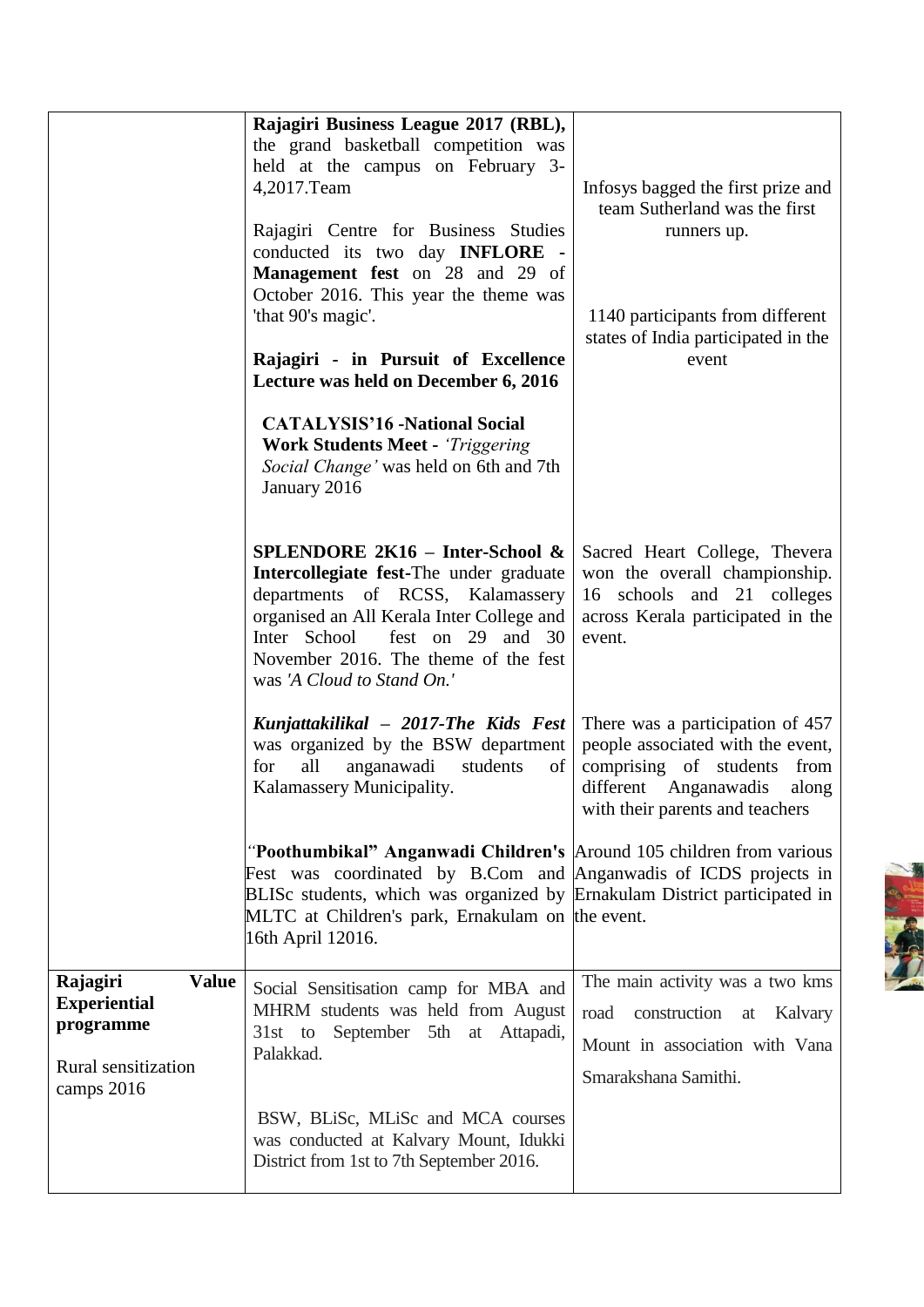| <b>Facilitating</b><br>communal harmony<br>through celebrations/<br>programmes | As part of World Elderly Abuse<br>Prohibition day, an awareness session<br>conducted<br>Palarivattom<br>at<br>was<br>Rajeswari Hall on 15th June 2016<br>Nature Club, Rajagiri College of Social<br>Sciences, initiated Environment Day<br>Celebrations on Saturday, 4 <sup>th</sup> June,<br>2016, to create awareness in the students<br>about the importance of protecting the<br>Environment. | The<br>programme was jointly<br>organized by Rajagiri College of<br>Social<br>Sciences<br>Kerala<br>and<br>Welfare<br>Mission<br>Social<br>(Vayomithram). MSW students<br>performed Street Play and Flash<br>Mob. |
|--------------------------------------------------------------------------------|---------------------------------------------------------------------------------------------------------------------------------------------------------------------------------------------------------------------------------------------------------------------------------------------------------------------------------------------------------------------------------------------------|-------------------------------------------------------------------------------------------------------------------------------------------------------------------------------------------------------------------|
|                                                                                | Interactive<br>with<br>session<br>Vijayarajamallika on Transgender<br>issues on 30th June 2016 for the<br>social<br>students.<br>work<br>Vijayarajamallika<br>her<br>shared<br>experience of being a transgender.<br>She also talked about the problems<br>faced by her and other people of her<br>community.                                                                                     | As a social worker,<br>she<br>encouraged us to stand up for<br>this cause. She also cleared all<br>the misconceptions about the<br>transgenders that the common                                                   |
|                                                                                | Various Student Clubs (Encon, Youth<br>Red<br>Cross<br>Rotaract)<br>and<br>in<br>with<br>collaboration<br>Rajagiri<br>Staff<br>Welfare Association<br>participated in<br>Fruit Tree Sapling Plantation on 4th<br>July 2016. Various fruit trees like<br>Rambutan,<br>Manguestin,<br>Duriyan,<br>Chikku etc. were planted.                                                                         | people have.                                                                                                                                                                                                      |
|                                                                                | Seminar on Child Abuse organised by<br>State Level Consultations on Children<br>Difficult<br>Circumstances<br>in<br>in<br>coordination with $CPK +$ and Academy<br>of Gandhian Studies on 25th July 2016.                                                                                                                                                                                         |                                                                                                                                                                                                                   |
| <b>Significant Day</b><br>celebrations                                         | Rajagiri School of Social Work                                                                                                                                                                                                                                                                                                                                                                    |                                                                                                                                                                                                                   |
|                                                                                | observed the World Car Free Day at<br>Panampilly Nagar, Kochi on 25th<br>September 2016 from 2.00 top.m., in<br>collaboration with Corporation of<br>Kochi, KMRL and ESAF                                                                                                                                                                                                                         |                                                                                                                                                                                                                   |
|                                                                                | Rajagiri in collaboration with IMA<br>observed "No Horn Day" on 1<br>December 2016.                                                                                                                                                                                                                                                                                                               | Various awareness programmes<br>including flash mobs, street plays                                                                                                                                                |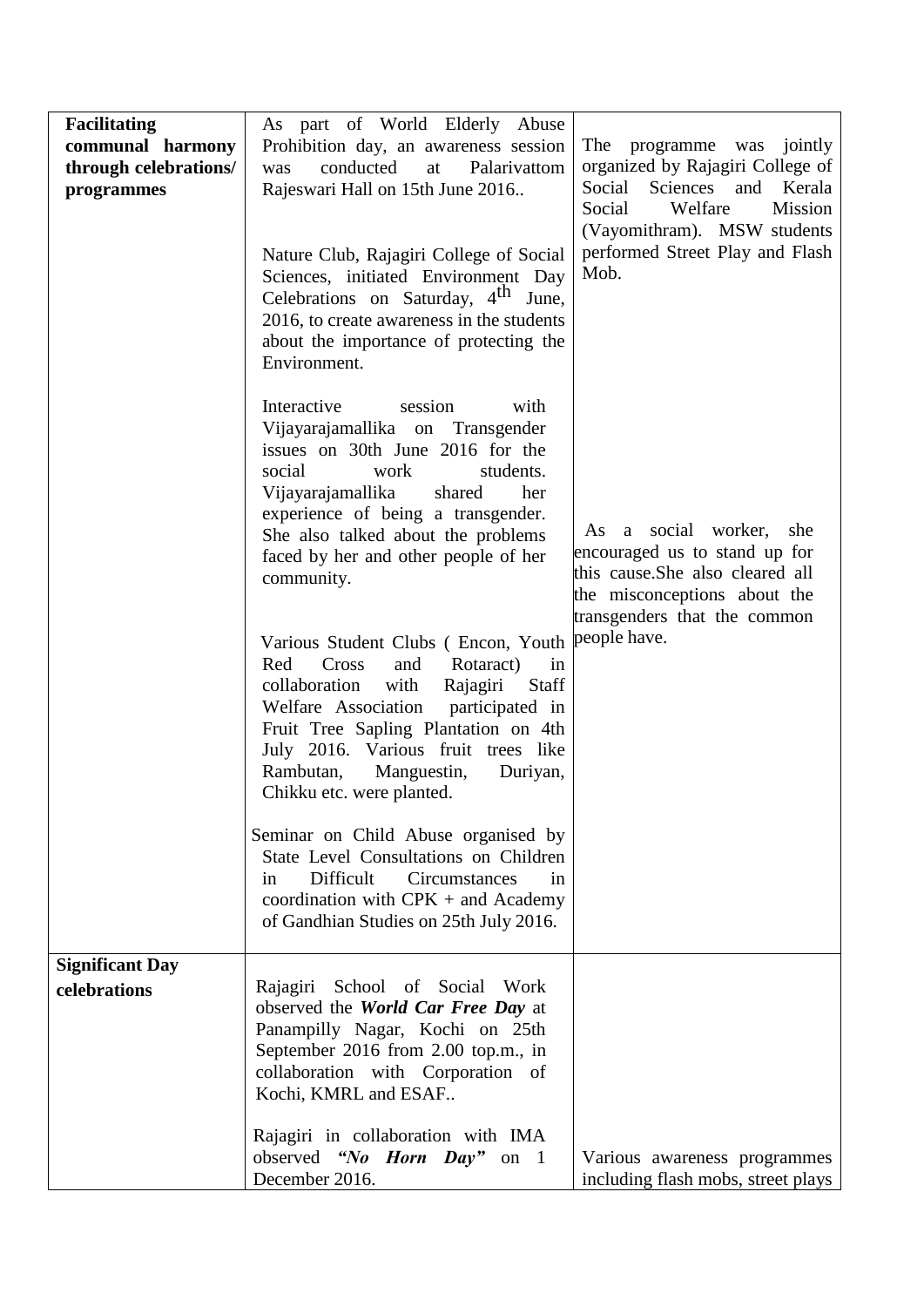|                                                                                                                                                                                                                                                                                                                                                                                                                                                             | etc were organised related to the<br>event                                                                                                                                                                                                                                                                                                              |
|-------------------------------------------------------------------------------------------------------------------------------------------------------------------------------------------------------------------------------------------------------------------------------------------------------------------------------------------------------------------------------------------------------------------------------------------------------------|---------------------------------------------------------------------------------------------------------------------------------------------------------------------------------------------------------------------------------------------------------------------------------------------------------------------------------------------------------|
| A Cancer Awareness Programme<br>(CAP@ Campus was organized by<br>Sargakshetra in Collaboration with<br>Rajagiri College of Social Sciences on<br>15th December 2016<br>Six<br>Yi Members<br>from<br>RCSS,<br>participated in the<br>'Students<br>$\left(\overline{a}\right)$<br>Business' event hosted by YUVA<br>Kochi, which was held at Abad<br>Nucleus mall, Maradu. The theme for<br>the event was "Wealth out of Waste"<br>18th February, 2017,<br>on | The event got off to a start<br>with a flash mob by students<br>of Rajagiri College of Social<br>Sciences. "Horn Not Ok<br>Please" stickers were handed<br>over to the regional transport<br>officer Sanjay Tiwari. These<br>stickers were pasted newly<br>registered vehicles as well as<br>vehicles<br>the<br>coming<br>for<br>transfer at RTO office |
| A Book Exhibition and sale was<br>organised jointly by RCBS Libraries<br>and Cosmo Books on June 19-24,<br>2017 at RSOM Library Hall in<br>connection with National Reading<br>celebration.<br>The<br><b>Book</b><br>week<br>Exhibition included Literature, Indian<br>Fiction, Foreign Fiction, Non Fiction,<br>and Classics & Malayalam Books.                                                                                                            | Rajagiri students organized<br>games out of waste materials<br>such as plastic bottles, paper<br>glasses, cards etc. Yi Rajagiri<br>secured<br>the 2nd position,<br>making a profit of RS.1200.                                                                                                                                                         |
| Social Work Students' Association of<br>Rajagiri (SWARAJ) observed World<br>Environment day on 5th June 2017.<br><b>The International Yoga Day was</b><br>observed on 21st June 2017 by the<br>Psychology Department<br>of Rajagiri<br>College of Social Sciences,                                                                                                                                                                                          | Many<br>students,<br>faculty<br>members and other staff of<br>RCBS participated and helped<br>in book selection for the<br>Library.                                                                                                                                                                                                                     |
| As part of <i>International Day Against</i><br>drugs and Illicit Trafficking, RCBSR<br>(Department<br>of<br>Psychology)<br>conducted a poster making and poster<br>presentation competition on 30th June,<br>2017.                                                                                                                                                                                                                                          | As part of the program students<br>of Rajagiri college cleaned the<br>public place near HMT railcross<br>and students along with auto<br>drivers planted tree saplings<br>The<br>psychology<br>students<br>demonstrated few Yoga asanas                                                                                                                 |
| School Of Library & Information Science                                                                                                                                                                                                                                                                                                                                                                                                                     | under<br>guidance<br>the<br>of                                                                                                                                                                                                                                                                                                                          |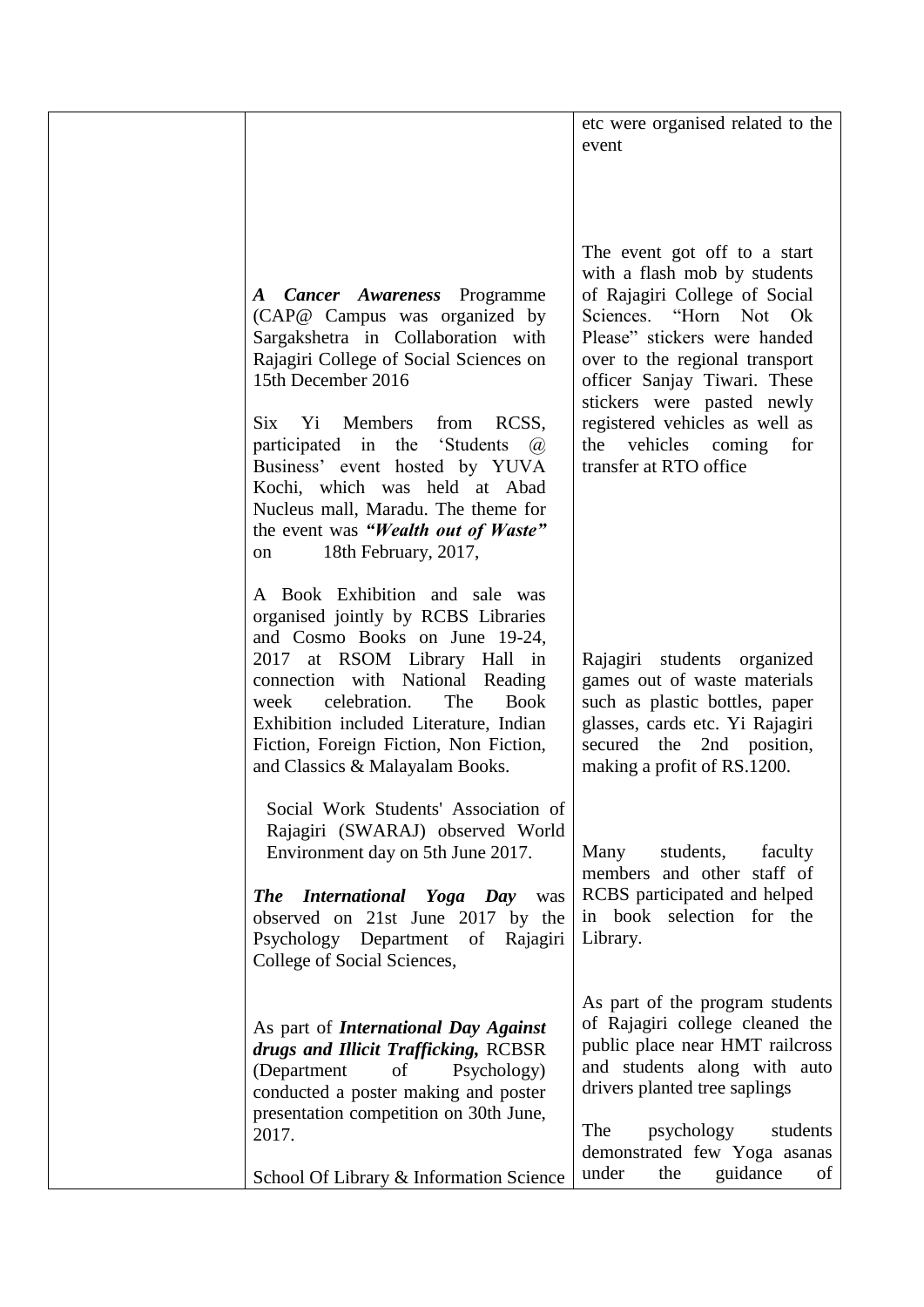|                                                                              | in remembrance of Shri. P.N. Panicker,<br>the <i>Reading Day 2016</i> was formally                                                                                                                                                                                                               | Yogacharya Mrs. Chethana |
|------------------------------------------------------------------------------|--------------------------------------------------------------------------------------------------------------------------------------------------------------------------------------------------------------------------------------------------------------------------------------------------|--------------------------|
|                                                                              | celebrated on 12th August 2016,                                                                                                                                                                                                                                                                  |                          |
|                                                                              | KYUNG HWA YOU & World Music<br>Ensemble E-DO, Korean Musical Night<br>on October 17, 2016 in association with<br><b>InKo Centre</b>                                                                                                                                                              |                          |
|                                                                              | Music by the renowned Pandit Vishwa<br>Mohan Bhatt, the Grammy award<br>winner and the creator of Mohan Veena<br>on 24 of October 2016                                                                                                                                                           |                          |
| <b>Quality Research</b><br><b>Promotional</b><br><b>Initiatives</b>          | Research<br>Committee<br>meeting<br><b>Centre for Doctoral</b><br>the<br>of<br>Research was held on Thursday, $2^{nd}$<br>February, 2017 at 10.00 a.m.                                                                                                                                           |                          |
|                                                                              | Two Bi- annual Meetings of the<br>Doctoral scholars was held in both the<br>campuses on $10^{th}$ July 2016 and 3 <sup>rd</sup><br>February 2017                                                                                                                                                 |                          |
|                                                                              | School of Library and Information<br>Science in association with KLA<br>Ernakulum region jointly organized a<br>two days Training cum workshop on<br>'Research Report Writing', on 17-<br>18th February 2017.                                                                                    |                          |
| <b>Facilitating Quality</b><br><b>Faculty Publication</b>                    | Publication (Faculty) Policy has been<br>developed and implemented. Initiative is<br>taken to undertake sponsored research<br>projects with a view to promote scientific<br>knowledge in the fields of Social and<br>Management Sciences and to contribute<br>to the formula of social policies. |                          |
| Regular publication<br>of the two National                                   | <b>Social</b><br>1.Rajagiri<br><b>Journal</b><br><b>of</b><br>Development (ISSN 0973-3086)                                                                                                                                                                                                       |                          |
| <b>Professional</b><br><b>Journals</b><br><b>Published</b><br>by the College | During the year 2016-17 the following<br>two issues were published-<br>i. Vol $8$ No $2(2016)$ published in<br>December, 2016<br>ii. Vol 9 No 1 (2017): published in                                                                                                                             |                          |
|                                                                              | June, 2017<br>2. Rajagiri Management Journal                                                                                                                                                                                                                                                     |                          |
|                                                                              | $(ISSN 0972-9968)$                                                                                                                                                                                                                                                                               |                          |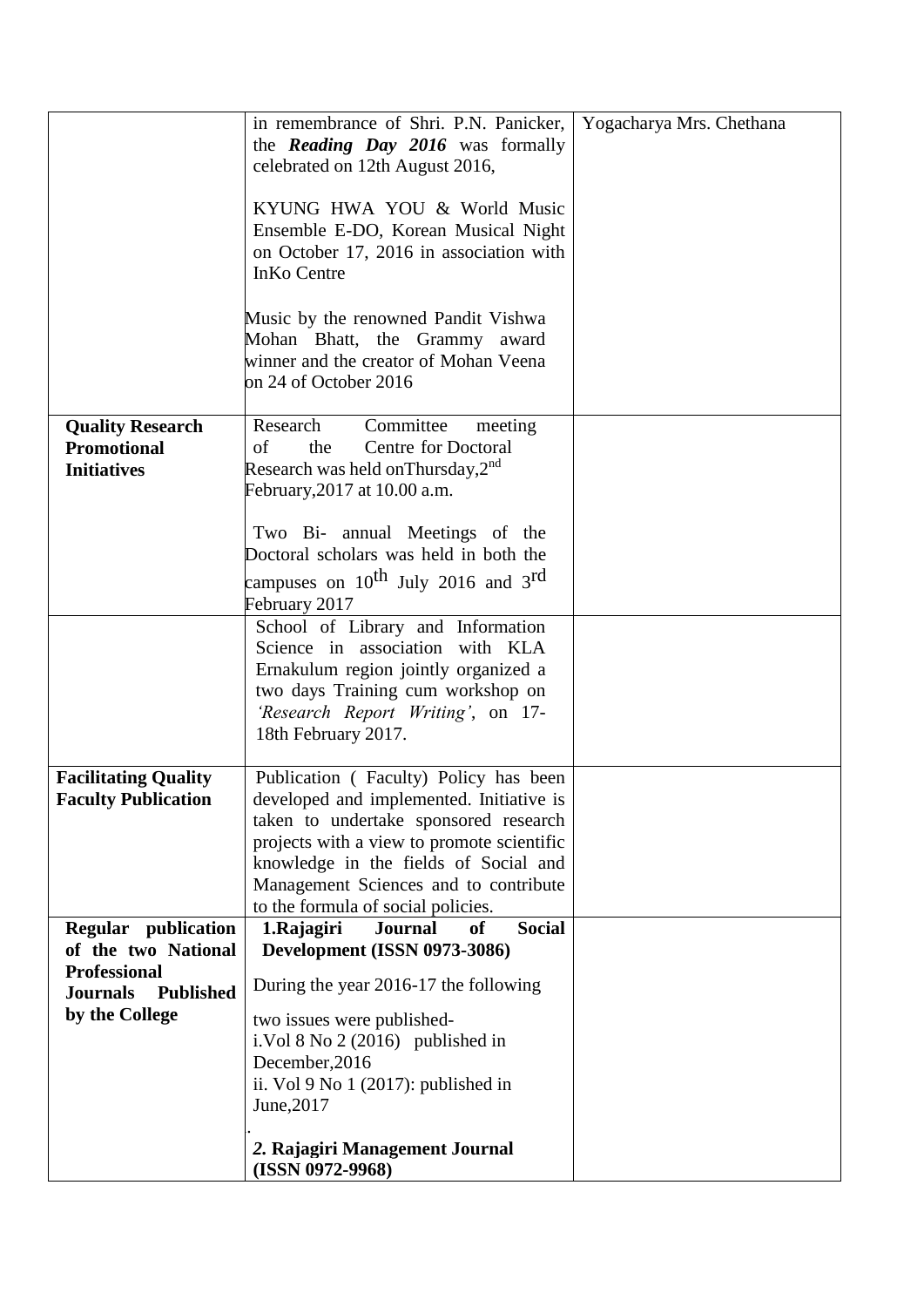|                                            | i. Vol 10 No 2 $(2016)$ : published in<br>December, 2016<br>ii. Vol 11 No 1 $(2017)$ : published in<br>June, 2017                                                                                                                                                                                                                                                                                                                                                                                                                                                                                                                                                                                                                                                                                                                                                                                                                                                                                                                                                                       |  |
|--------------------------------------------|-----------------------------------------------------------------------------------------------------------------------------------------------------------------------------------------------------------------------------------------------------------------------------------------------------------------------------------------------------------------------------------------------------------------------------------------------------------------------------------------------------------------------------------------------------------------------------------------------------------------------------------------------------------------------------------------------------------------------------------------------------------------------------------------------------------------------------------------------------------------------------------------------------------------------------------------------------------------------------------------------------------------------------------------------------------------------------------------|--|
| <b>Staff Welfare</b><br><b>Initiatives</b> | Rajagiri Staff Welfare Association<br>conducted the following programmes<br>mostly benefitting<br>the support staff<br>"Almeida" Mughal Food Fest and<br>Mehendi Competition for students-<br>12 July 2016<br>Karkkidaka kanji distribution for staff<br>members and students $-3$ , 4 and 5<br>August 2016<br>Session on "Rainy Diseases"<br>and<br>Precautions" on 3 August 2016<br>The Onam Celebration of Rajagiri<br>Staff was held on 9th September 2016<br>with various games and competitions<br>Life style Disease Detection Medical<br>camp on 3rd May 2016 jointly<br>organized by Kerala Social Security<br>Mission, Malabar Gold & Diamond<br>and Rajagiri college<br>Free Mobile Medical Checkup Camp<br>exclusively for RCBS Staff on 21 <sup>st</sup><br>October 2016.<br>In Association with Indian Dental<br>Association, a dental check up was<br>conducted for all staff members and<br>students at Kalamassery campus on<br>23 <sup>rd</sup> February 2017<br>An Indo Belgium food fest was<br>organized on 1st March 2017,<br>involving Staff members of Rajagiri |  |
|                                            | College and the Belgium interns                                                                                                                                                                                                                                                                                                                                                                                                                                                                                                                                                                                                                                                                                                                                                                                                                                                                                                                                                                                                                                                         |  |